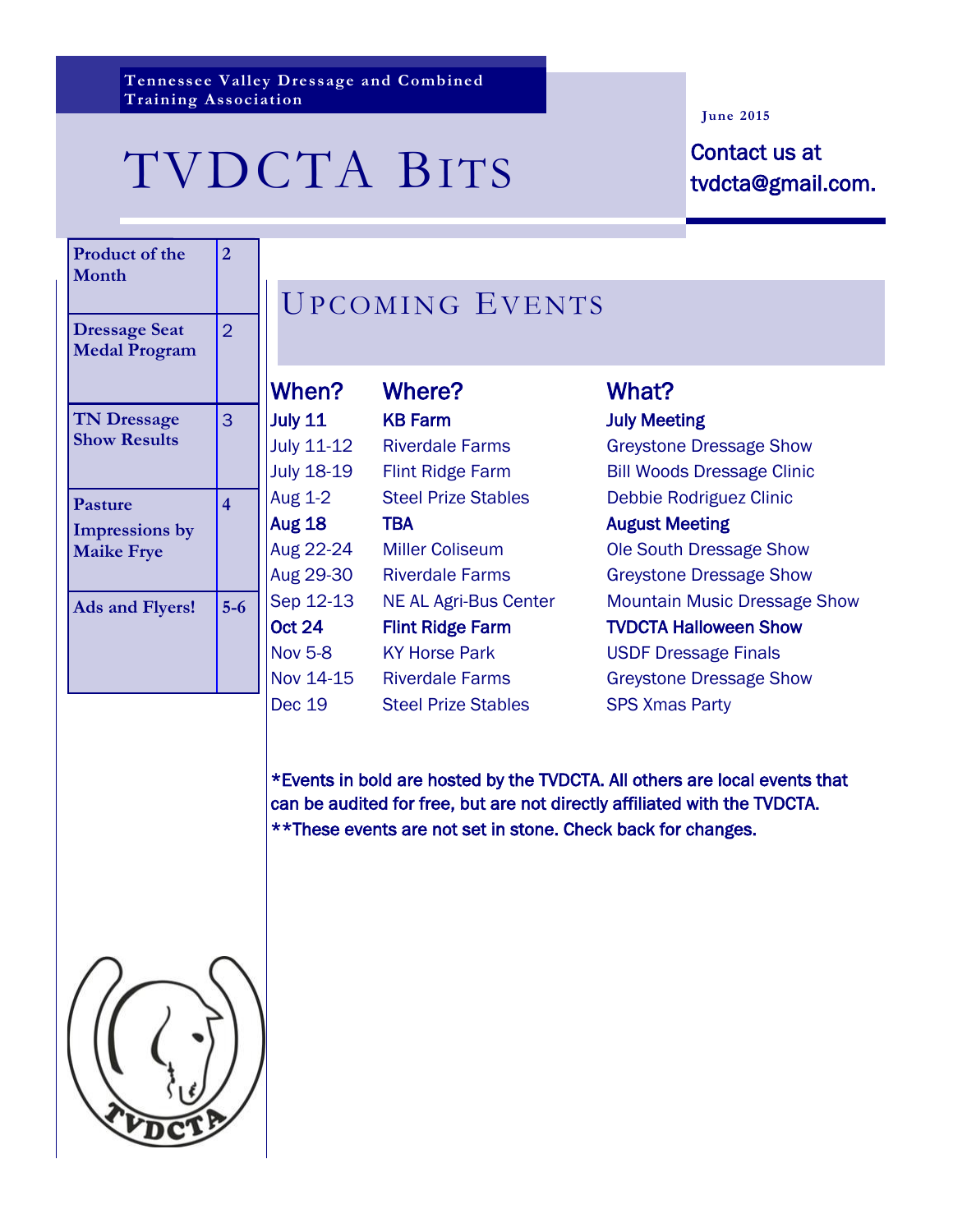### PRODUCT OF THE MONTH

What: Kerrits Ice Fil Tech Longsleeve

Where: SmartPak

How Much: ~\$55

Why: This is the best long-sleeved summer shirt I've ever had, and I usually am anti-Kerrits. It's super lightweight, very breezy, looks good, and washes well. I ended up buying one in each color. Unfortunately, being a Kerrits product, most of the colors are rather trippy.



### DRESSAGE SEAT EQUITATION: NOT JUST FOR JUNIORS

Although the relatively new USDF/USEF Dressage Seat Equitation Medal Program is only offered to junior riders (under 18 y/o), it is an excellent program to be utilized at home by any rider trying to become more precise and effective. The USDF has done an excellent job at outlining the ideal dressage position as well as classifying rider faults as being major or minor. The program also has a set of ~25 patterns (with diagrams!) that are meant to highlight the strengths and weaknesses of riders. In particular, I find that the exercises emphasize straightness, geometric accuracy, and a correct balance between the aids. All information is available on the USDF website. I highly recommend any serious rider to give the patterns a shot. If possible, have someone videotape you riding through the patterns so that you can judge yourself using the given criteria. Be honest, and use the program to improve yourself. I'd also like to add that this a great competitive opportunity for juniors who are not able to afford fancy "dressagey" horses as the judging is based solely on the rider.



#### **M I S S I O N S T A T E M E N T**

TVDCTA is a non-profit organization dedicated to encouraging a high standard of horsemanship through the use of classical dressage techniques. The TVDCTA will dissemi-nate educational material, sponsor and promote activities (such as clinics, seminars and competitions), and cooperate with other local and national organizations in developing and promoting better horsemanship.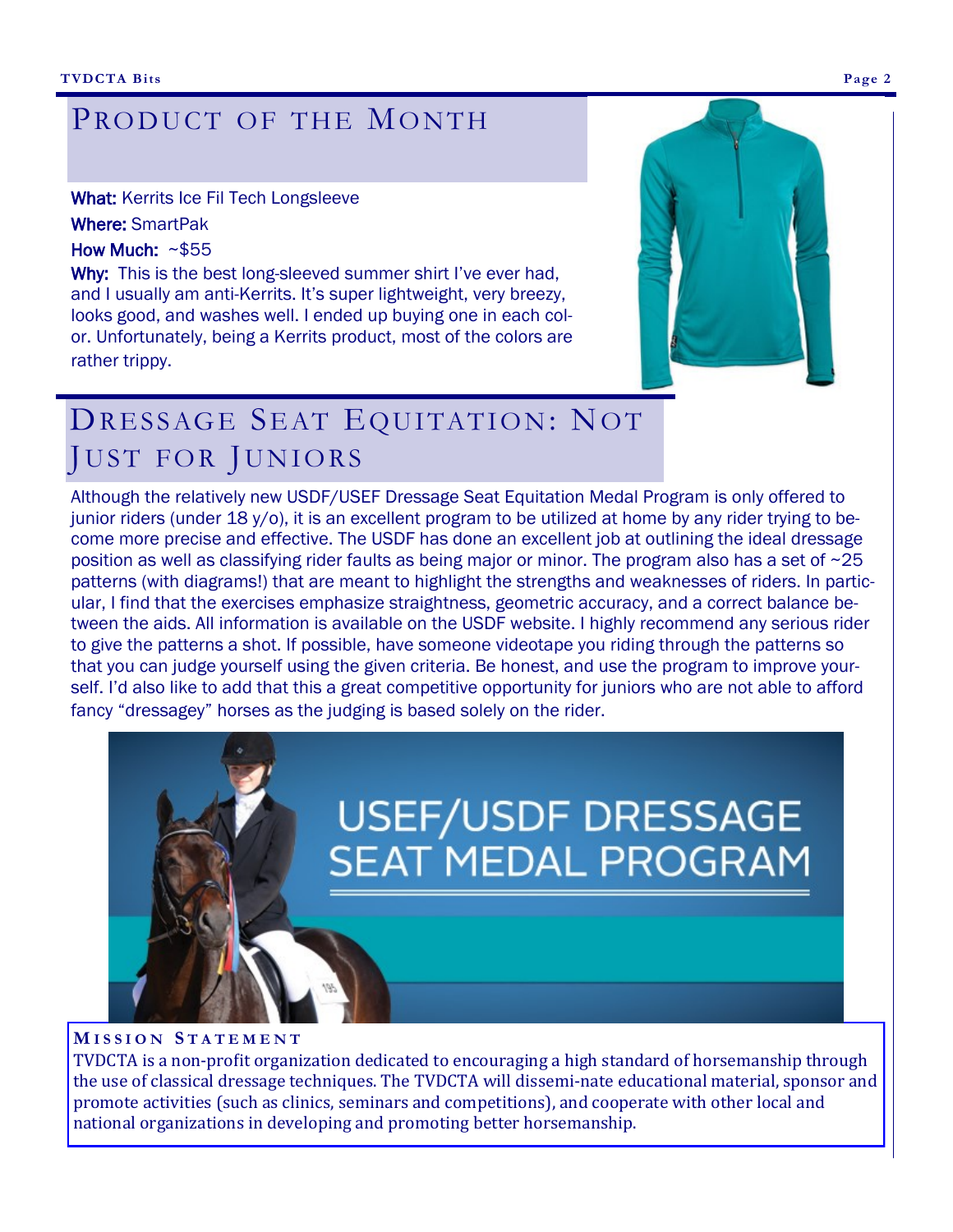#### **TVDCTA Bits Page 3**

### TVDCTA MEMBERS ROCK THE TENNESSEAN!



Sarah Redmann and High Dollar Buck (owned by Joe and Donna Green) had a first great show together. They earned the TIP High Point Award and the JR Training High Point Award.

Morgan Bailey Horan and August Rush won all their second level classes, the JR 2nd Level High Point Award, and qualified for the Dressage Seat Equitation Medal Semi-Finals.

Chris Cochrane and Believe in Miracles earned another Bronze Medal score at their first time at 3rd level. Only one more to go!

Kelly Arnold and Ocarina (owned by Joe and Donna Green) earned two more



scores towards their Silver Medal. They also only have one more score to go (seems to be a theme here!).

Andrea Pappano and Serenada qualified for Regionals at Intermediare II.

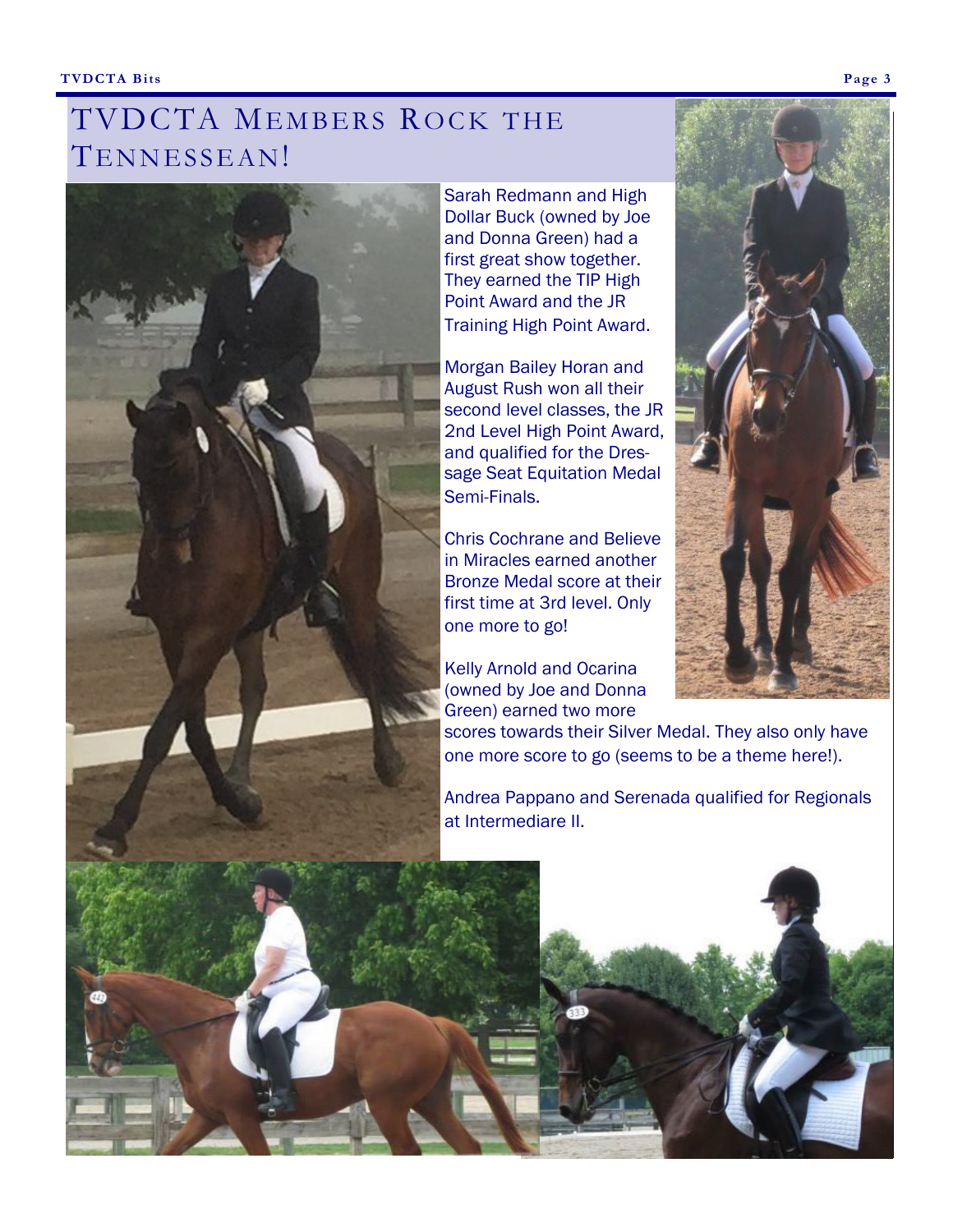PASTURE IMPRESSIONS BY MAIKE FRYE

> *Barn chores are done, dogs are begging for their morning walk. Field gate is opened on the way. Three mares are ambling along, once past the gate, the race is on.*

*Who can run faster, kick higher? Blankets are cracking in the wind. Geldings, alerted, meet them at the fence, snorting, squealing, cavorting. Short bursts of speed along the fence. All are still, heads and tails raised, waiting! Pounding, shaking of the earth, a latecomer joins in.*

*Dressage movements are shown off, halt - canter, transitions of all sorts. Passage, lateral movements, and here, a quarter pirouette!*

*These glimpses make me glad. Not so wrong in my pursuit after all! ;-)*

*~Maike Frye*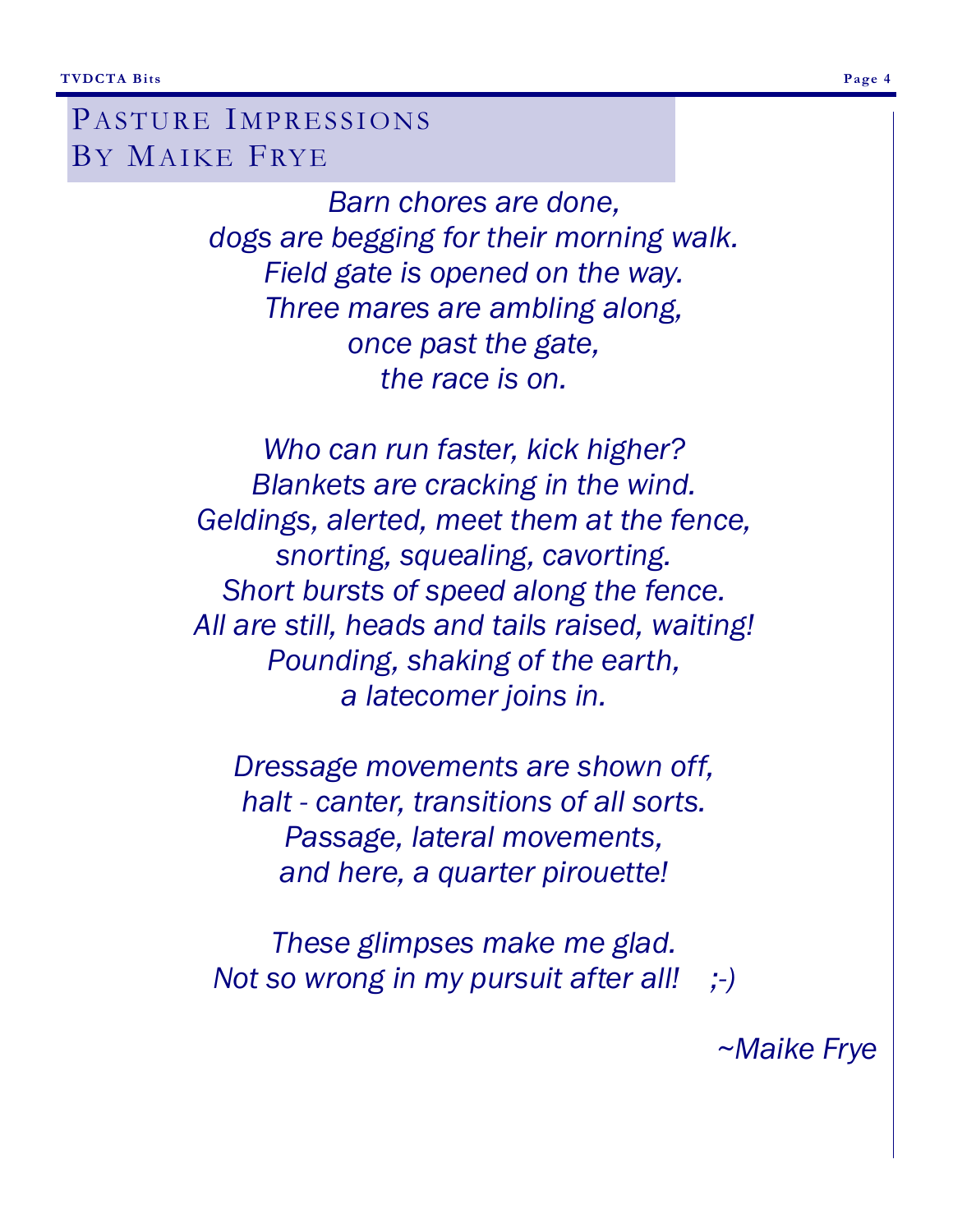### WHAT'S GOING ON: DRESSAGE CLINIC WITH BILL FIELDS

What: Dressage Clinic with Bill Fields

When: July 18-19

Where: Flint Ridge Farm

Contact: Heidi Rose ([fridgefrm@aol.com](mailto:fridgefrm@aol.com) )

Details: Bill Fields considers himself to be foremost a dressage teacher. He is open to all horses and students, even those not focused solely on dressage.

## WHAT'S GOING ON: DRESSAGE CLINIC WITH DEBBIE RODRIGUEZ

What: Dressage Clinic with Debbie Rodriguez

When: Aug 1-2

Where: Steel Prize Stables

Contact: Judith Fiorentino (256-682-1200 or steelprize@knology.net)

Details: Debbie Rodriguez is a USDF Bronze, Silver, and Gold Medalist. She is a USDF "S" judge and a USEA "r" judge. She is also a certified ISSA instructor, and the maker "Success In The Saddle-a Core Fitness Program for Equestrians."



#### WHAT'S GOING ON: MOUNTAIN MUSIC DRESSAGE

What: Mountain Music Dressage I and II

When: Sep 12-13

Where: Northeast Alabama Agri-Business Center

Contact: TBA

Details: This is one of the last recognized shows of the show year. AND IT'S AIR-CONDITIONED!!!!! Come ride, or come watch. http://mountainmusicdressage.com/